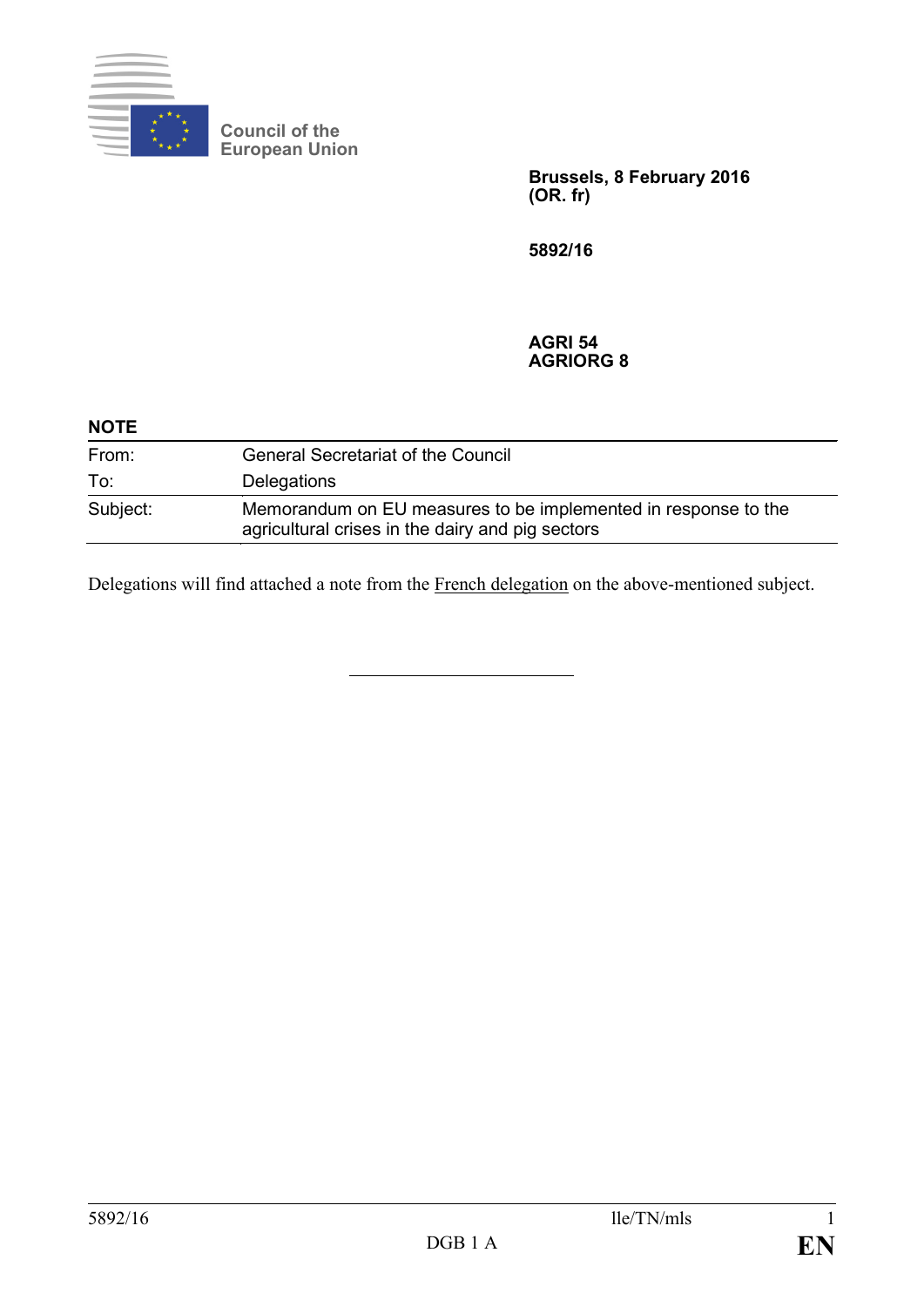# **Memorandum on EU measures to be implemented in response to the agricultural crises in the dairy and pig sectors**

The livestock sectors are currently experiencing serious difficulties. For several months, a sharp decline in prices has been making itself felt throughout Europe, in particular in the dairy sector, in its first marketing year without quotas, and in the pork sector.

This situation is linked to a short-term market imbalance, notably due to decreasing demand from our trading partners, in particular Russia and the countries of Asia. Opportunities to export to other markets are developing, but in the longer term and for lower volumes than the markets lost.

The duration of the crisis is taking a heavy toll on the financial soundness and sustainability of many agricultural holdings that produce cow's milk, pork and beef, thus jeopardising a whole segment of value-generating economic activity, particularly in the most vulnerable areas.

The current context linked to the Russian embargo further increases short-term uncertainties, which affect European prices for dairy and pork products, on markets that were already very volatile. Prospects for early 2016 warrant the utmost vigilance.

In addition, the recent report by the Milk Market Observatory states that the projected increases in global demand for dairy products, offering long-term opportunities for European producers, are no longer guaranteed, while the level of production continues to grow throughout Europe.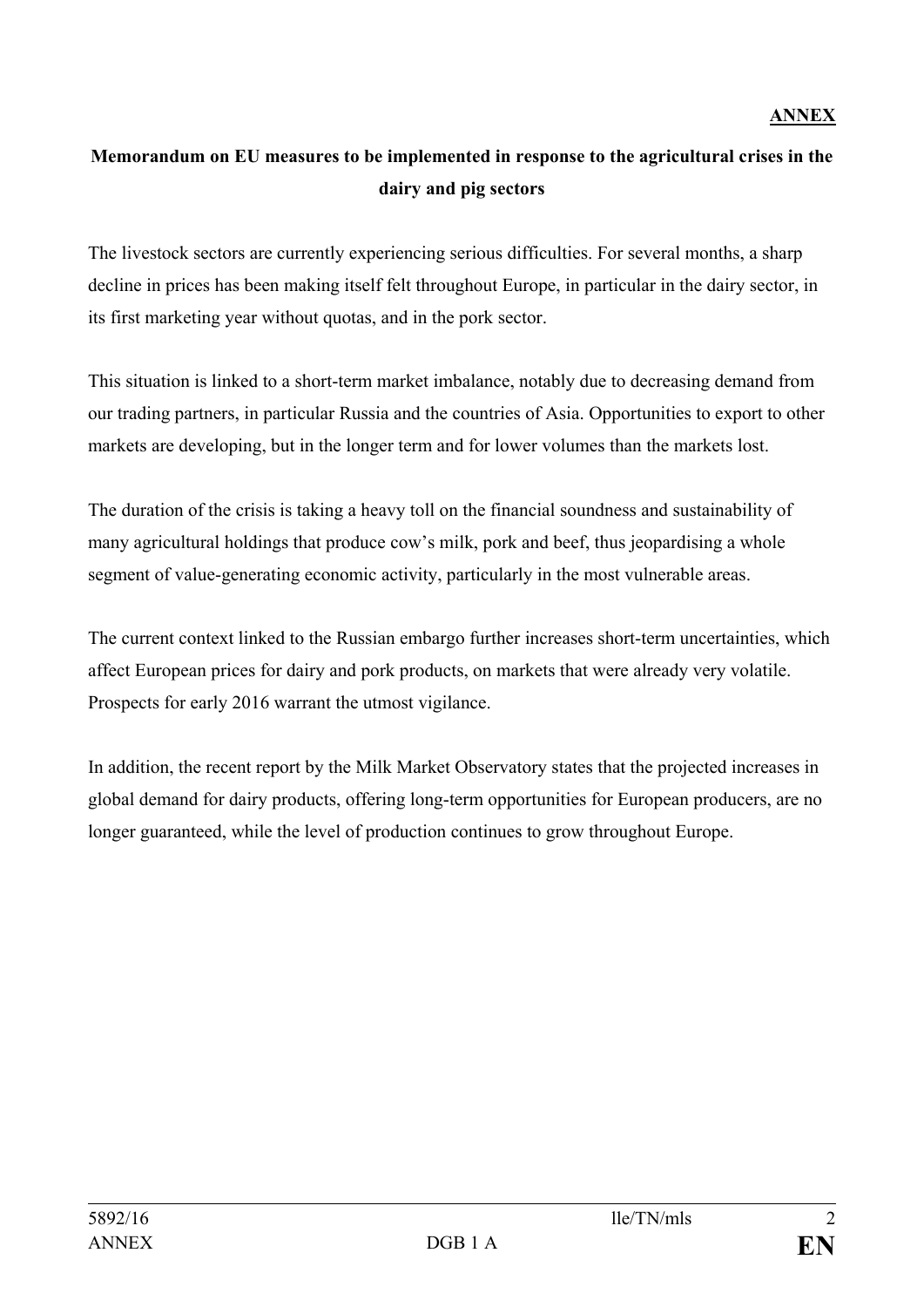In addition to the emergency direct aid for breeders decided on in autumn 2015, the current crisis requires temporary market measures to rebalance the flows. Structural responses are also needed at EU level, given the European dimension of the crisis.

### **The dairy market**

**Short-term measures** must be taken to meet the concerns of markets and operators.

It is essential that the Commission immediately:

- implement a **temporary increase in the intervention price** of a few cents per litre, coupled with a commitment on the volumes produced, as a complement to the extension of private storage aid, which is a good decision;
- implement **exceptional promotion measures,** both on the internal market and towards third countries;
- develop a **genuine European export credit tool**. Export credits promote exports by allowing exporters to offer financing solutions to their foreign customers, and therefore to conclude sales. Our foreign competitors all have such solutions for all their exporters.

## **Structural measures** are also needed.

To that end, a **high level group on the dairy sector** needs to be established swiftly to further develop structural measures for the sector:

- To allow intervention to live up to its role as a safety net, the group should consider a **permanent review of the reference thresholds and intervention prices** (at the same level since 2008), taking into account the purchasing power parities between the Member States.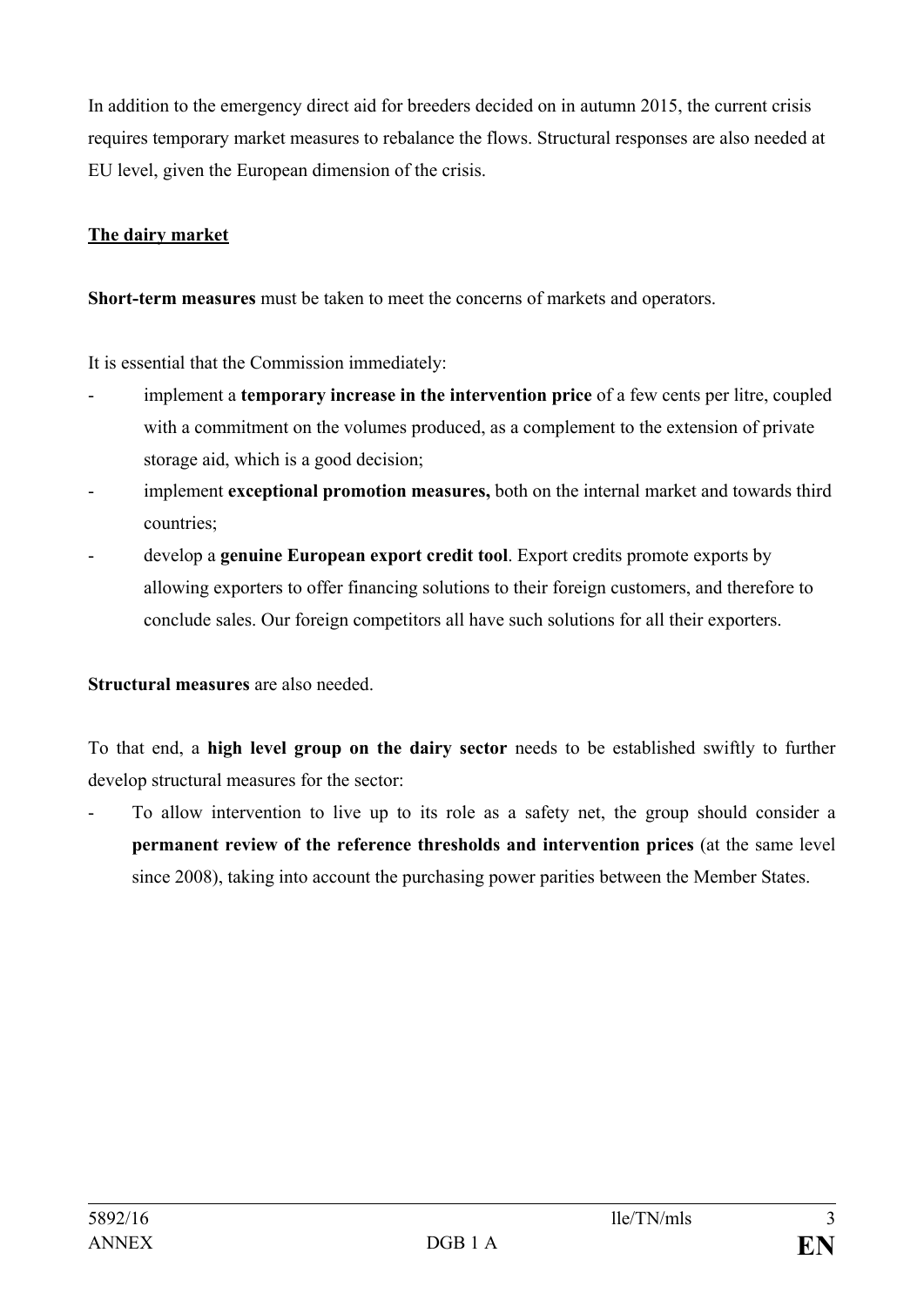- To prevent a production race to the bottom, it should examine the following **innovative mechanisms**:

1) Guidelines, which will aim to:

- determine early warning and crisis prevention mechanisms so as to ensure the accountability of operators;
- define different crisis levels on the basis of criteria and the European observatory indicators;
- provide tools to support holdings, farming systems and production areas which, although economically viable and having mastered their production, are threatened by a strong market imbalance.
- 2) A mechanism of EU support granted to producers who voluntarily reduce their production volume in times of falling prices (based on the model adopted by a Dutch cooperative).

The following are also needed:

- a discussion on more structuring measures to modernise the sector (innovation and modernisation support, better segmentation and promotion of 'meats', new markets, etc.);
- a discussion on the mobilisation of the Juncker Plan for operators upstream and downstream of the sectors;
- financial instruments set up at European level with the support of the European Investment Bank (EIB), in particular to help the most indebted holdings;
- work on the distribution of added value and sectoral dialogue and on the rebalancing of trade relations within the food chain with a view to establishing rules which penalise bad practices;
- a specific discussion on holdings in less-favoured areas (aid for collection in remote areas, etc.).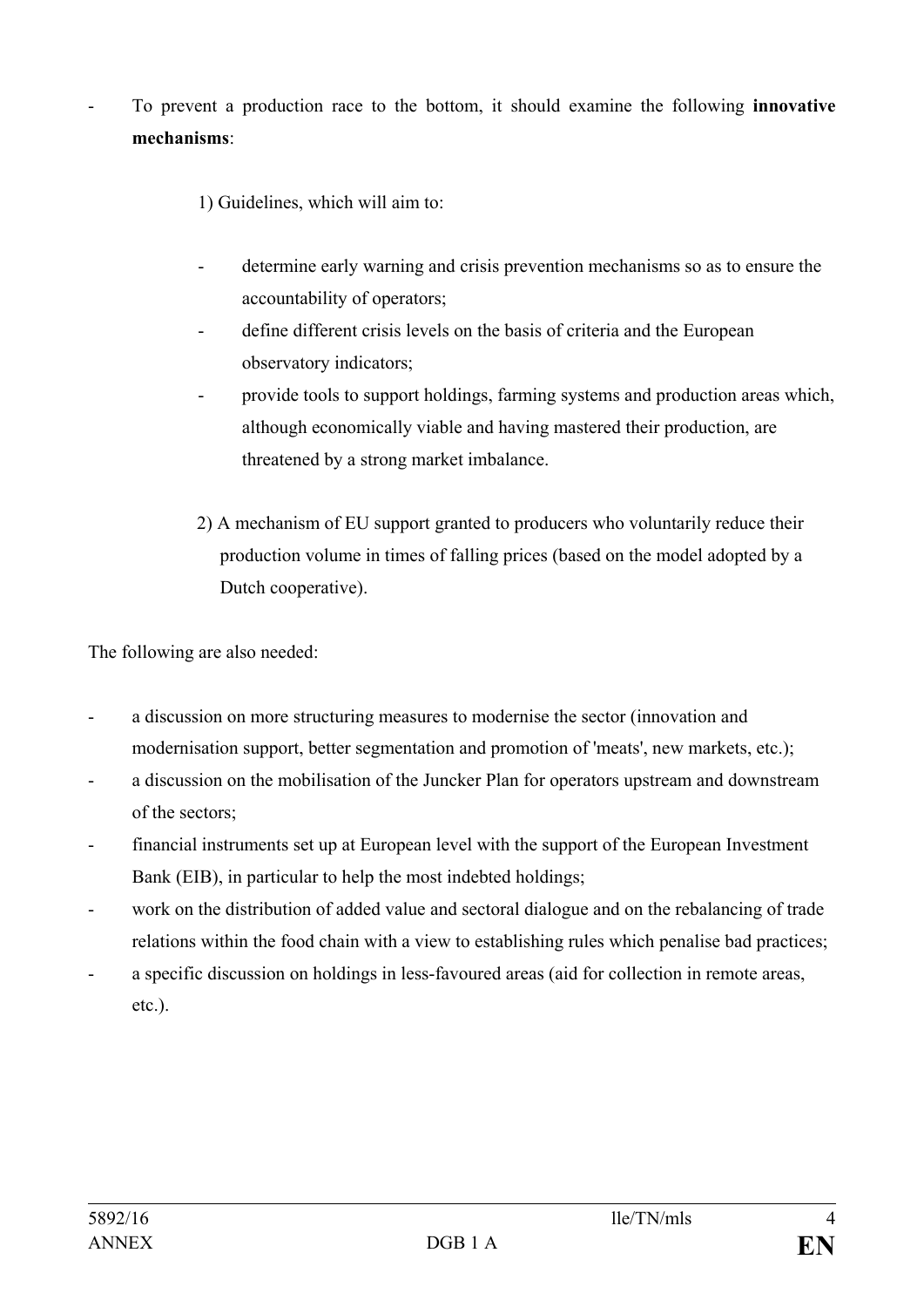#### **The pork market**

Faced with the continuing imbalance between supply and demand, **private storage aid measures** have had only limited and partial effects and need to be maintained as long as the exchange rates so require and the measures to open new markets have not yielded results. If those measures are not maintained, a measure to reduce the number of sows put in production to adjust it to breeders' fattening capacities could have an equivalent effect of reducing supply.

In addition, the reopening of the Russian market is a determining factor in solving the current crisis in the pigmeat sector. The European Commission should swiftly undertake vigorous diplomatic action to **lift the health embargo on pig fats and offal,** which are affected by the health embargo but are not covered by the Russian political embargo. Without wishing to interfere with the ongoing discussions at the WTO nor to discriminate between EU Member States, it is imperative that the Commission present its forthcoming initiatives to put an end to this situation.

The Commission must put offensive and effective measures in place to **open and sustain new export markets** by working on both tariff and non-tariff issues. Assertive action should be taken to restore the Russian markets as soon as possible, especially for certain specific products not covered by the political embargo.

In addition to the progress needed on the Russian market, tangible progress must also be made on non-tariff barriers, which further complicate European exports, in particular on the Chinese, American, Australian and Mexican markets. Finally, substantial exceptional promotion measures must be implemented at European level.